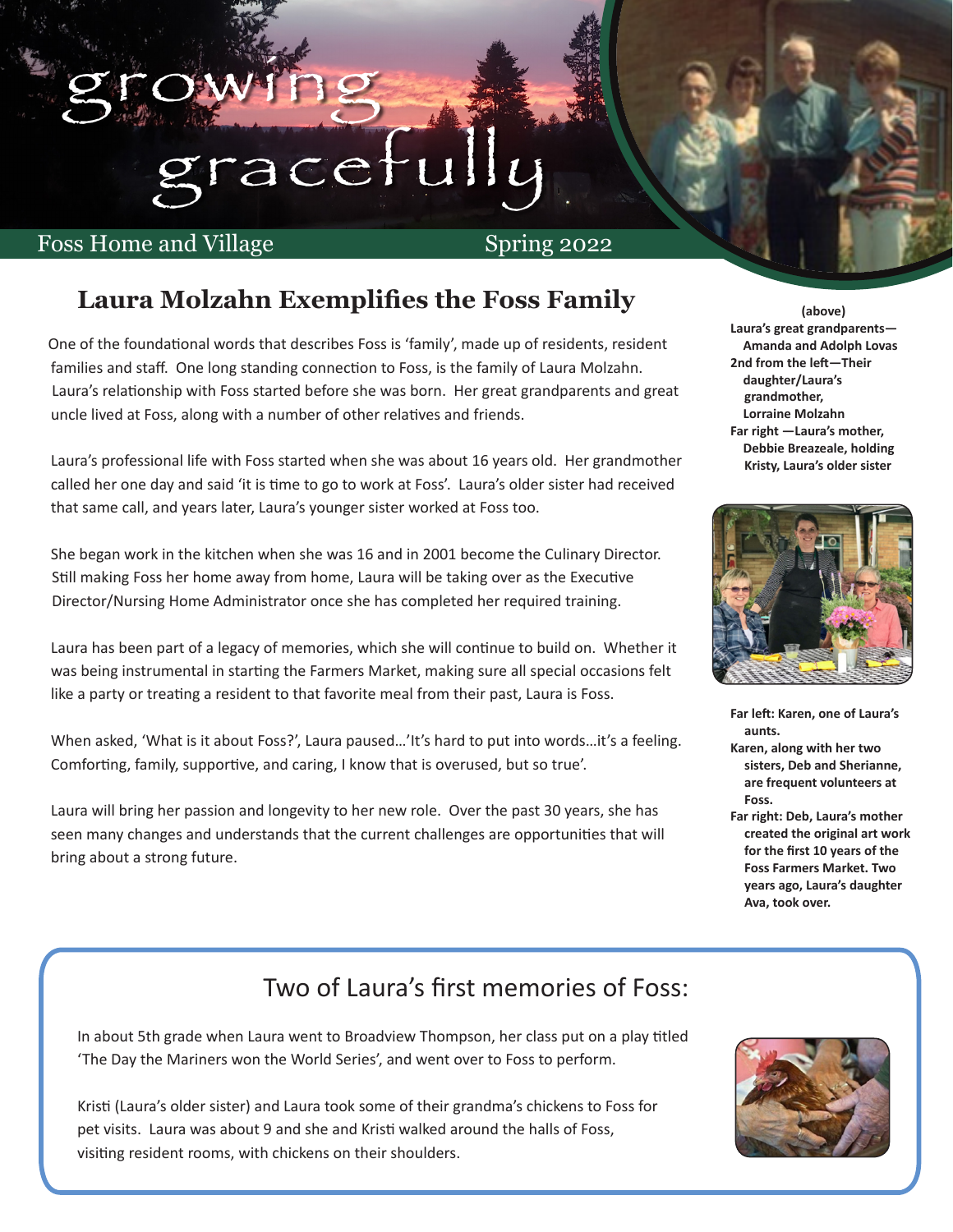### **Exciting News to Share**



 William James once said "The greatest use of a life is to spend it on something that will outlast it." This is truly the gift of working for an organization like Foss Home and Village. As I count down the final days until my retirement, I would like to share some exciting news about a new partnership for Foss. Foss and **eliseo** (formerly Tacoma Lutheran Retirement Community) have entered into an affiliation agreement.

 This new partnership allows our non-profit organizations to expand our missions of serving seniors with dignity, grace and compassion. Both Foss, founded in 1928, and **eliseo**, founded in 1938, are affiliated with the Lutheran Church and share long histories of providing life enhancing service for older adults. As our two communities come together, we will form a joint board of directors composed

of board members from each community. This partnership will allow both communities to combine resources, share costs, maximize efficiencies and continue to offer options and solutions for seniors and their families.

Upon my retirement, **eliseo** President and CEO Kevin McFeely will assume this leadership role for both of our communities. Laura Molzahn, a 34 year dedicated Foss employee, will be taking over as the Foss Executive Director/Nursing Home Administrator once she has completed her required training. Other than that, there will be no immediate changes and the Foss name will remain.

By having this partnership in place, I am confident that Foss will remain strong as it continues to live out its 93 year old mission of Transforming Lives with Dignity and Grace. What a blessing to have been part of the Foss Family and witness the true meaning of compassion, selflessness and dedication in daily deeds. It has truly been an honor and privilege to be a part of Foss and its life changing legacy.

ich Henn

Rick Henry President & CEO

**A Heartfelt donation was made In Honor of:** Mary Anne Gee Ann LaRiviere

### **IN HONOR OF...**

Louise Gordon Andrew Gordon Rosewitha Kohler Andrew Gordon Brian Hamilton Architectural Installations Jean Colman Christine Colman Caring Staff of Foss Home and Village Dawnell Lamb Rick Henry Debbie and Chris Hicks Dennis Appelman Debra Appelman Carol and Endre Dale Eric Reinhardt

Carol and Endre Dale Frank Reinhardt Carol Dale Hans Reinhardt Mildred Combs Karen Hall Jack Anderson Nancy M. Albert Clare Craven Philip and Karen Craven Dorothy Burgess Rayanne Brown Dianne Silverstein Renee and Tom Moore Debbie Hicks Rick Henry Emily Jacobson Sandra and Jon Glover Dawnell Lamb Walter and Eunice Binz

**A Heartfelt donation was made In Memory of:** Alice Fox Marguerite Lebert Wayne Fujii

### **IN MEMORY OF...**

Deborah Phillips Beth Friesner and Marian Syltebo Beverly LaVictoire Beth Friesner and Marian Syltebo Georgina Picardo Carol Vangelos Richard Holt Celia and Frank Troth Ruth Nelson Charlotte Nelson Stewart McColm Deb Breazeale Ruby Parker Dena Kusulos Andrew Kusulos Dena Kusulos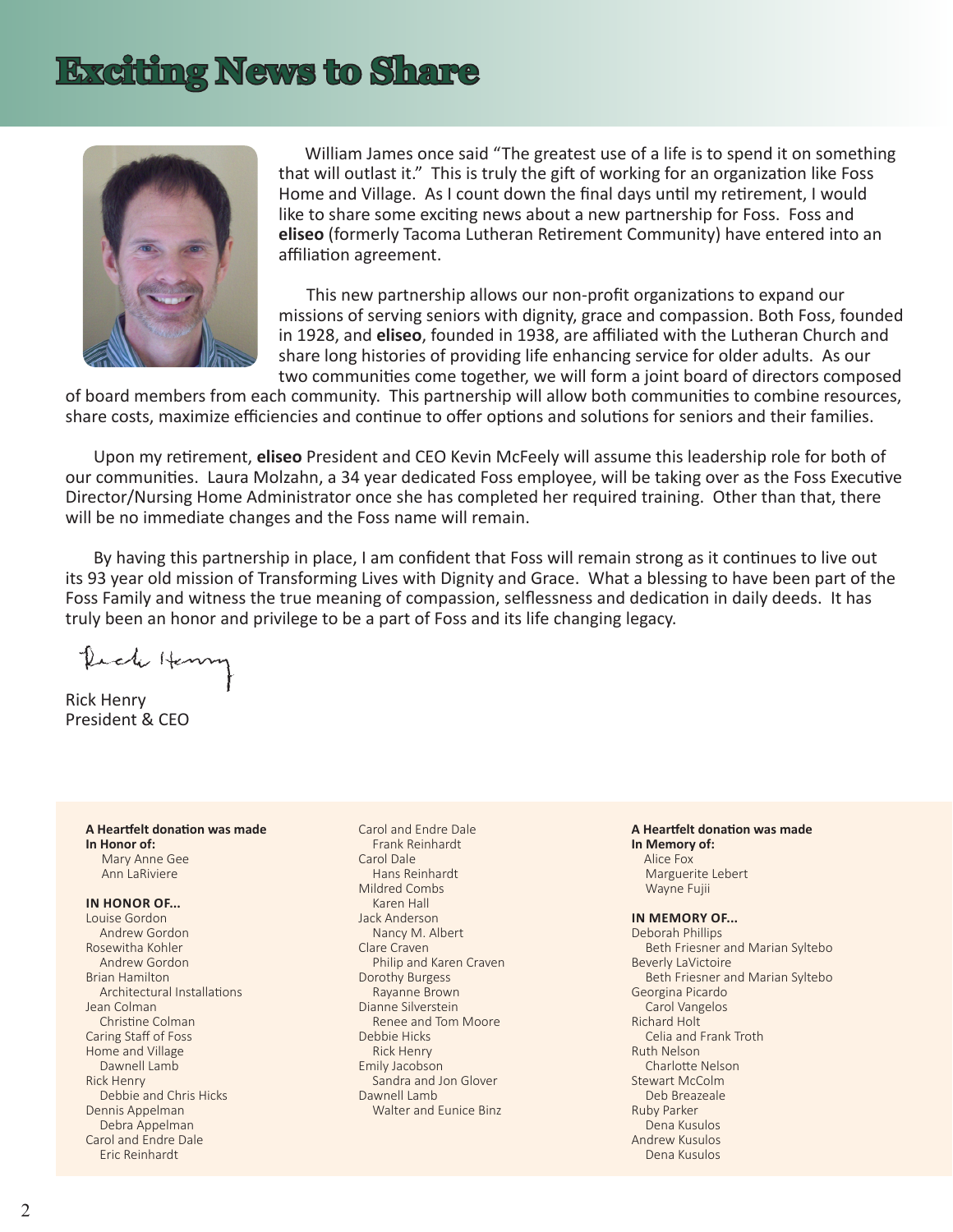### **Heartfelt Gratitude to Donors**

Gifts given from 1/1/21-12/31/21

Mark Aistrope Ray Akagi Cheryl Allen Coleen and Norman Anderson Mona and Robert Ayer Mike and Betsy Baker Gladys Balleaux David and Jean Bankson Shawn Baz and Ellen Bezona Norma Beerweiler Kara Brennan Jack Broom Susan and Red Burchfield Dorothy Burgess Judy Burnstin Diane Carrasca Peter and Merrily Chick Carol and Mark Churchill Rosemary Dale Coya Eubank-Kirby Giselle Falkenberg and Rockwell Moulton Wanda Freeman and Jim Cheney Donald and Hadley Gibbons Katie and John Gienapp Deidre Girard Peggy Gladner Karen Goldsmith Wooden Cross Lutheran Church Gloria Grimm Linda and Carlos Guangorena Heritage Bank The Greater Tacoma Community Foundation Propel Insurance Charlene and Jim Hampton Northlake Lutheran Church Francine Henderson

Texas Thompson Donna and Benjamin Lipsky Bernt Semeling Estelle Morley Sophie Rowley Frances Rowley Beryl Dobbs Gayle and Stephen Amorosi Tony Soder Gayle and Stephen Amorosi Georgina Picardo Gina Vangelos Jean Strand Jan Strand and Peter Hemmen Ted Steven Foster John and Leslie Shotwell Mary Kay Krause Judith Vitzthum Norm Reinke Katherine Reinke

Mary Hinderliter and Eric Zoeckler Mary Hintz Randy and Theresa Hollis J. Marilyn Holstad Kathy Howson Lois Huseby Sylvia and John Hustad Emily Jacobson S. Rosemary Jaeger Mary Jepson Roy Jordan The Karen Aho Charitable Fund Alice Karn Zekarias Kidanemariam Clairmont & Evelyn Egtvedt Charitable Trust Larraine and Andrew King Brian Larson Kathryn Leon Signe and Ralph Lyshol Jeanne and Robert Macdonald Lane Powell First Lutheran Church of West Seattle Marie Lamfrom Charitable Foundation Nancy Martin Bruce Mathey and Joe Dasilva Nancy and Dan Matlock Alana McCafferty Cary Meicho Ottersen's Pharmacy Lawrence Mitchell Susan and Doug Mormann Christine Olason Ellen and John Olson Roselyn M. Olson Elizabeth Ordos Jan Ordos

Marguerite Lebert Kim and Julie Lebert Marillyn Johnson Laurie and Ken Clary Pat Roback Laurie Farmer Carol Smith Linda and Ken Reid Agnes M. Snyder Lois Snyder Eugene Pastro Maggie Pastro Isabel Hull Mary Hull and Jeff Burgess Robert McCafferty Matt and Alexandra McCafferty Tom and Ruth West Nancy Goodno Rose M. Kimble Paula L. McMillen

Gray Pedersen and Anabel Cole Maria Ponz and Daniel Wagoner Janice and Mark Quam Bev Roach Al and Lori Roehl Laura Rogers Janice Rudnitski Rustan Leino Foundation Betty Sanders and Bruce Carter The Right Place Senior Options Mary Schilder Heidi Schoonover Gail Scott Annie Scrivanich Judy and Dan Selmann Lynda and Steven Shelton Stan Shepherd and Kathryn Anderson Helen Skoog Tricia Smiley Janice Sorensen Lura and Joe Stanaway Jacqueline Stock Tina Sullivan Consonus Healthcare Services Betty and Lee Terrell Karen Themelis JoAnn and Don Thuring Arlene VanderKlomp Donna and Gary West Jeff and Deb West Marie Legaz Whitley Jo Ann and Jerry Wiesner Gary and Nancy Willis Julie Yari and Brian McLean

Louise C. Major Richard Major Marillyn Johnson Roy Johnson Marillyn Johnson Sam Harpst and Richard Bates Helen Whipple Susan Loreen